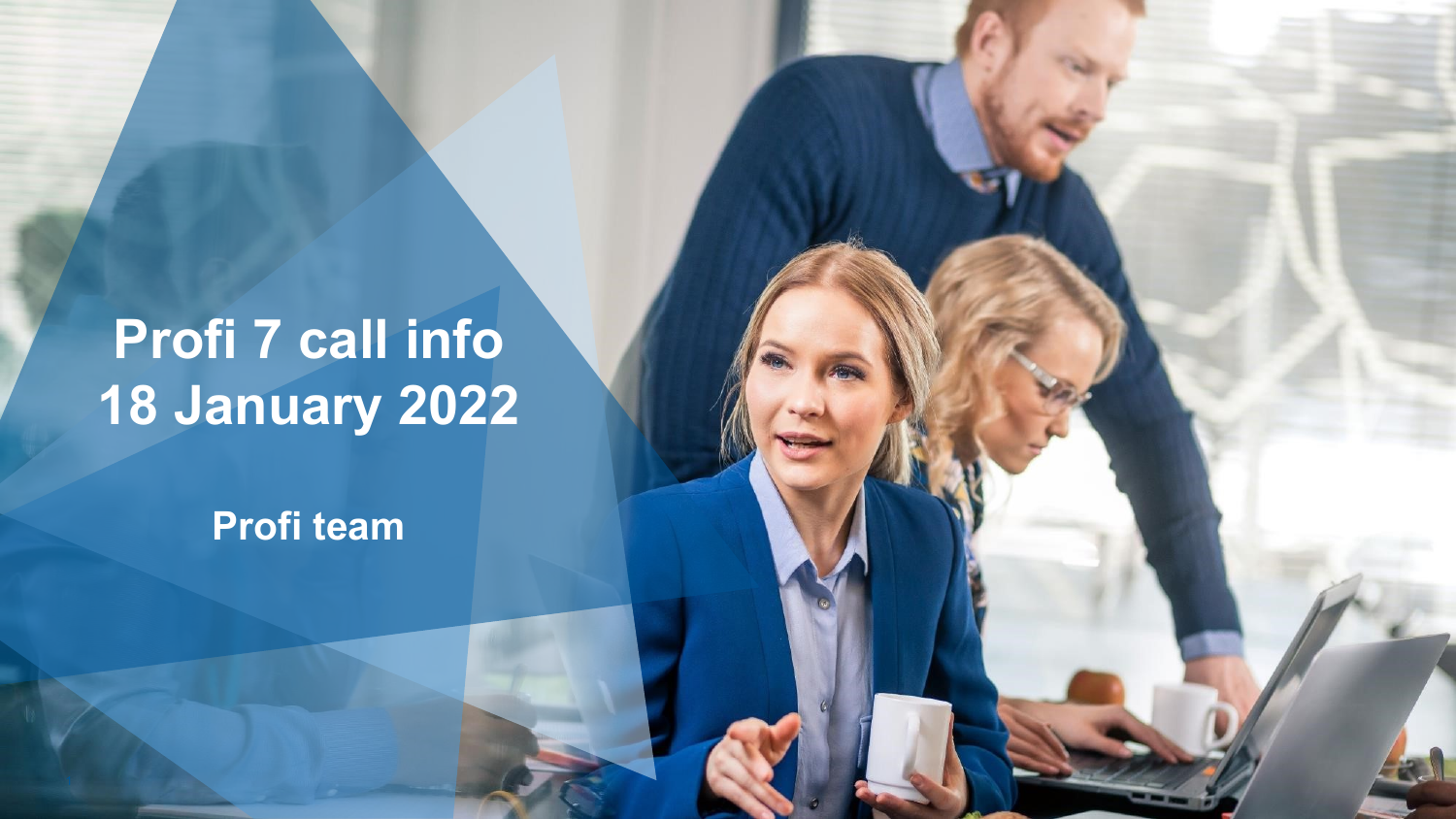#### **Profi 7 dates 2022**

- Info session 18 January
- Call text published 10 March
- Test call open 11 March–5 April
- Call open 6–27 April
- Panel meeting, incl. interviews 6 June, 7 June and 9 June
- Rebuttal period 20–30 June
- Decisions due late 2022 and early 2023

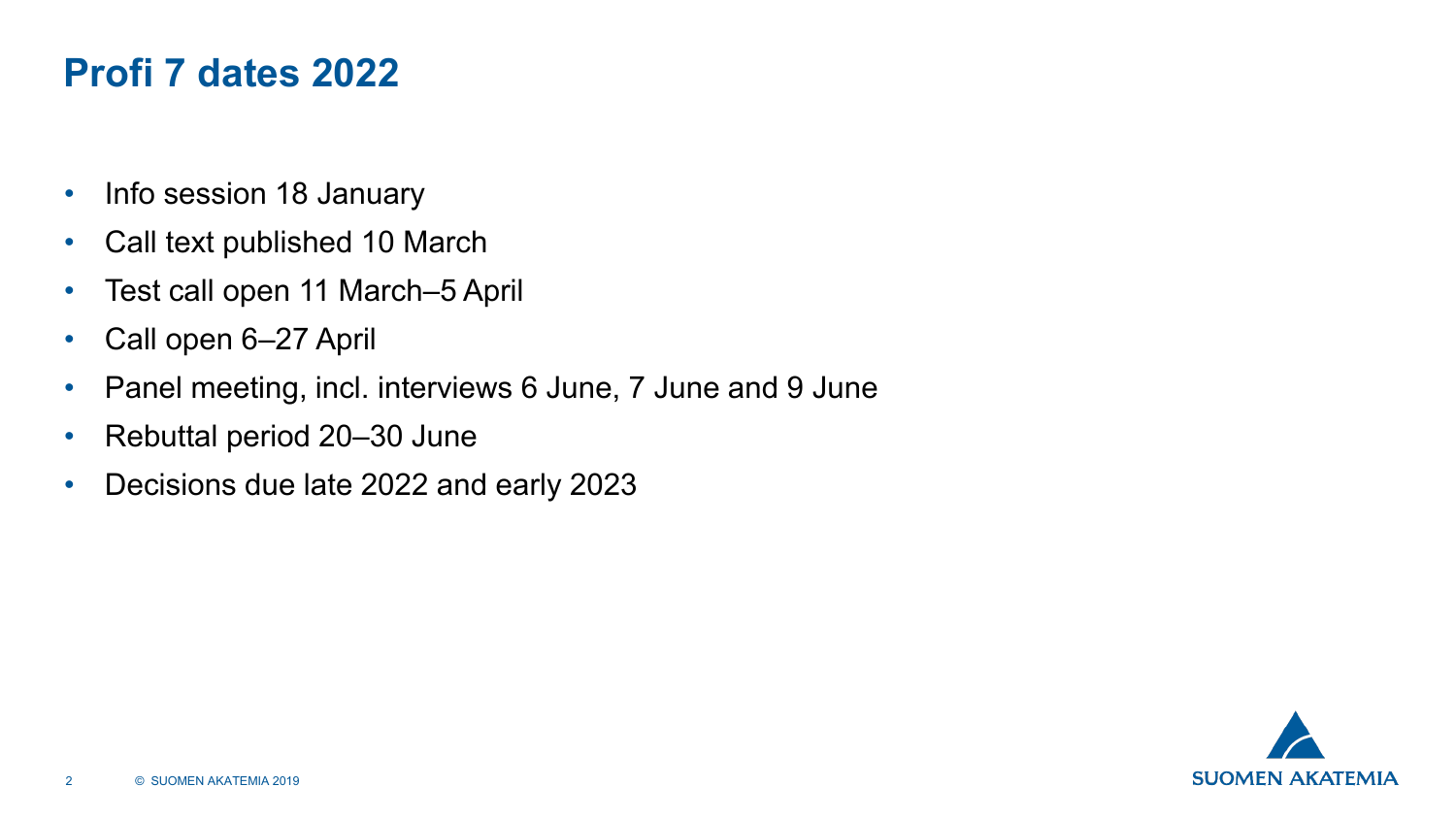#### **Contents**

#### As in call text

| Background and objectives 4-5                       |  |
|-----------------------------------------------------|--|
|                                                     |  |
|                                                     |  |
|                                                     |  |
| Parts of the application (in the online services)11 |  |
|                                                     |  |
| Descriptions of profiling areas 13-17               |  |
|                                                     |  |
|                                                     |  |
|                                                     |  |
|                                                     |  |

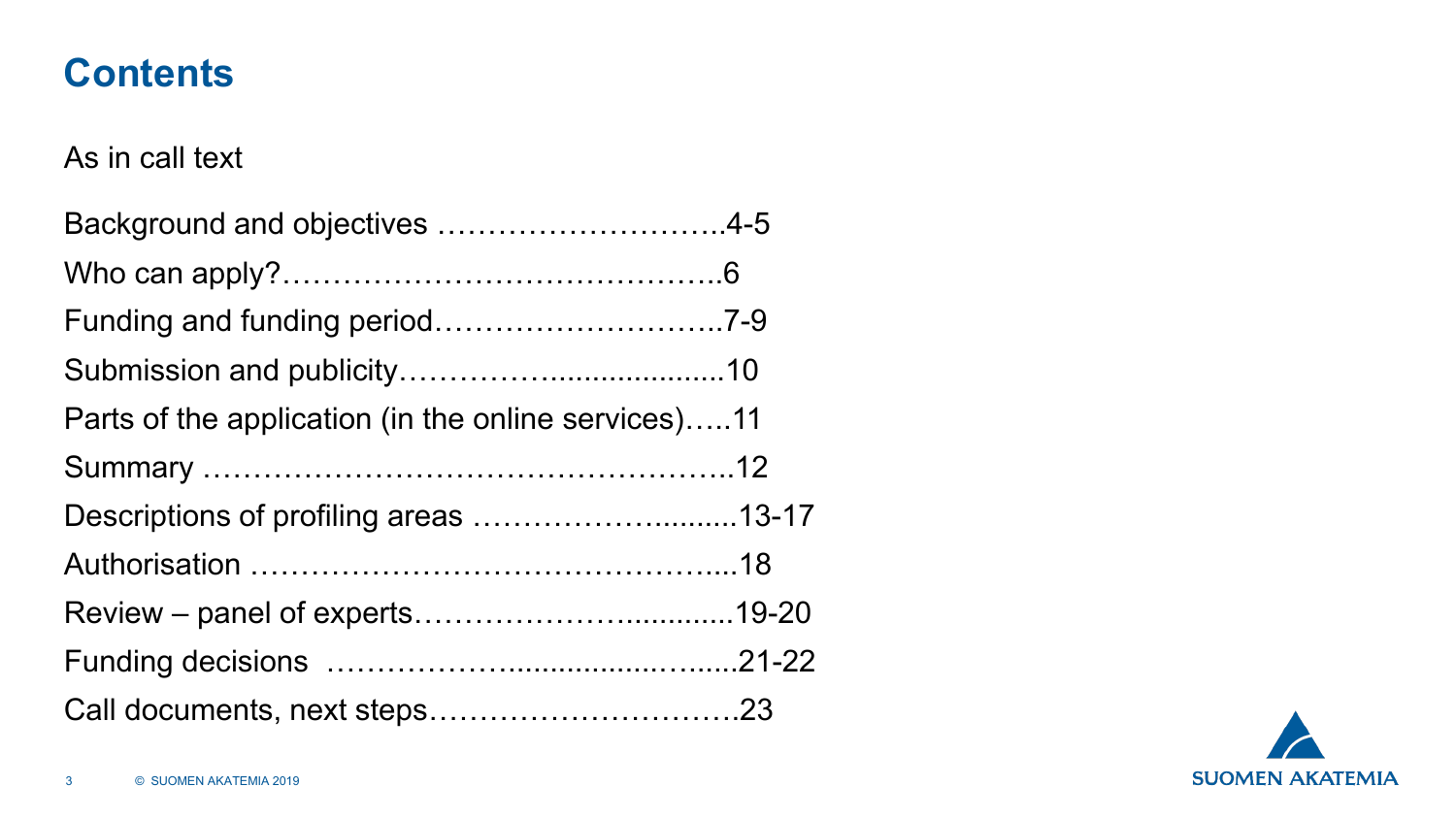# **Background and objectives**

- The aim is to support and speed up the strategic profiling of Finnish universities in order to improve the quality of research.
- The funding is <u>fixed-term</u>.
- Another aim is to contribute to intensifying strategic cooperation between Finnish universities and with universities of applied sciences, research institutes, hospital districts and other relevant actors, and to clarifying the responsibilities between these actors.
- Funding can be applied for in one or several profiling areas. The area may:
	- continue the previously planned development of a profiling area
	- be completely new
	- combine old profiling areas.

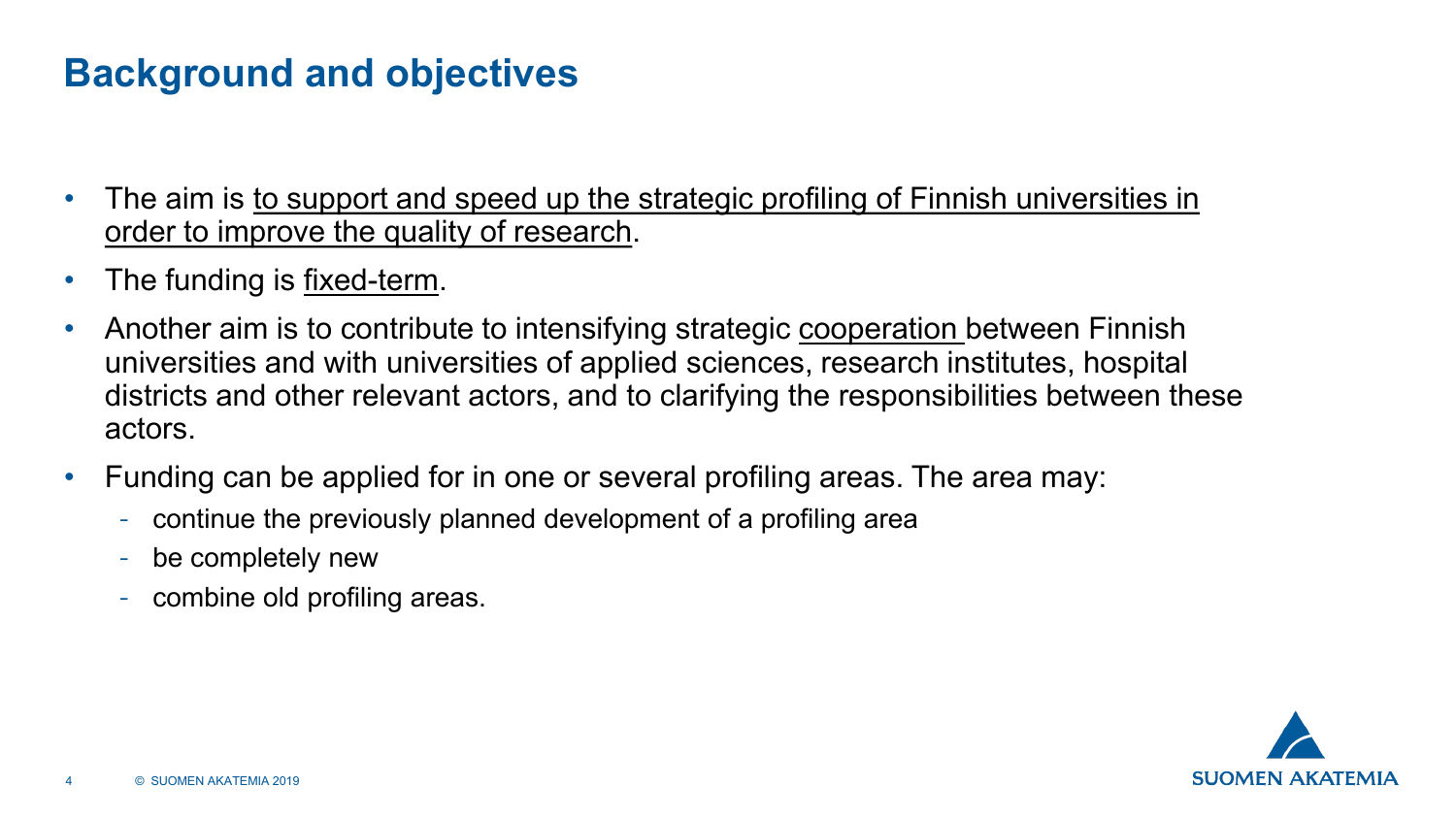## **Background and objectives – key concepts**

A **profiling area** is a research area or a thematic research module that a university intends to develop according to its strategy. It is a carefully chosen part of the research conducted at the university.

Profiling areas can be:

- existing high-quality research areas or thematic research modules
- emerging fields or thematic research modules with potential to reach top level research
- new fields or thematic research modules with a great deal of potential.

A **profiling measure** is an action that a university aims to carry out to develop a chosen profiling area. Universities may start several measures to advance the same area.

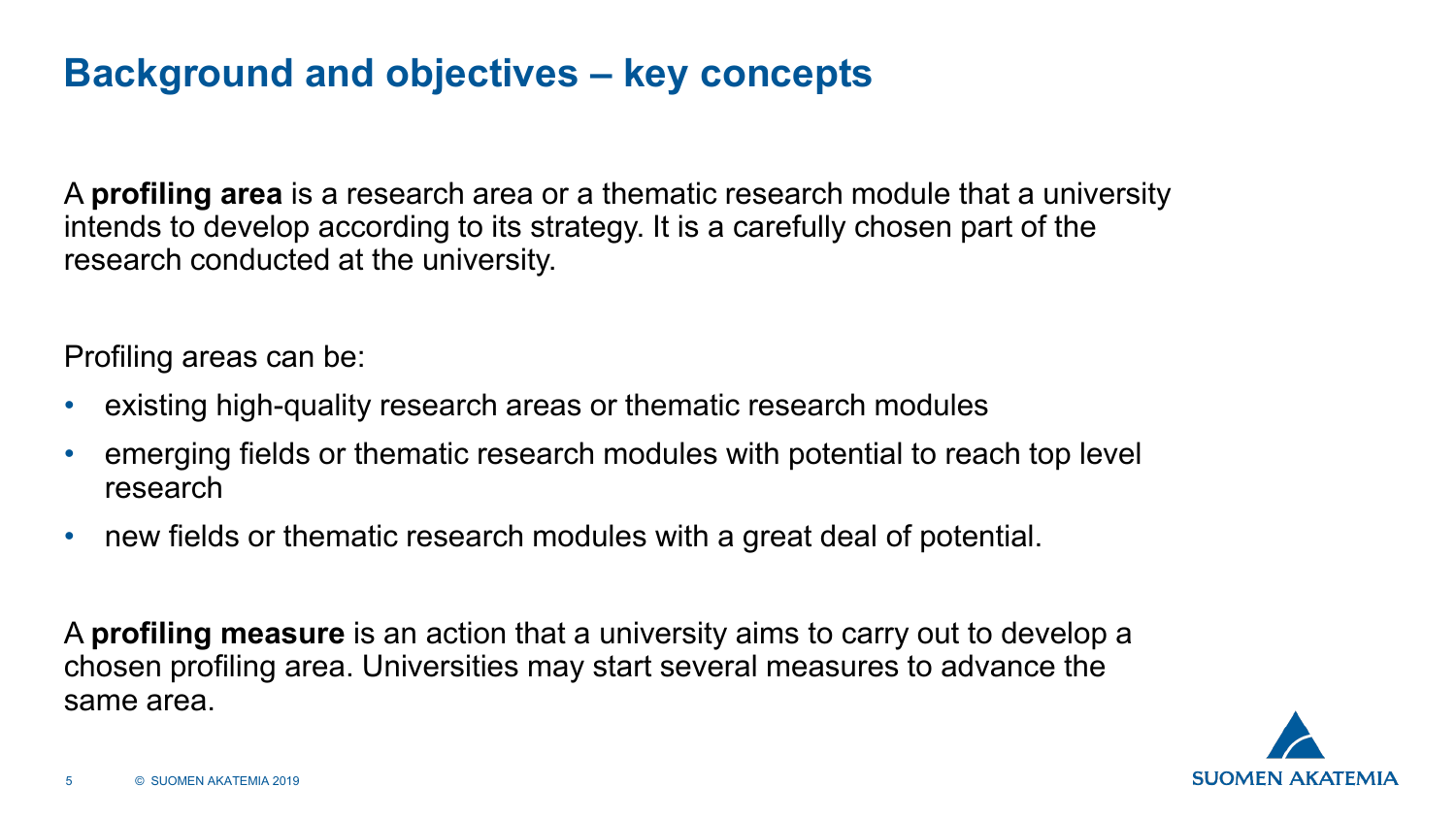# **Who can apply?**

- The funding is applied for by research organisations (universities)
	- A person approved by the university submits the application in the Academy's online services
	- The applicant is responsible for the disclosure of the personal data contained in the application and, where appropriate, for requesting the consent of the parties concerned.
- One application per university
	- Consortium applications cannot be submitted in this call

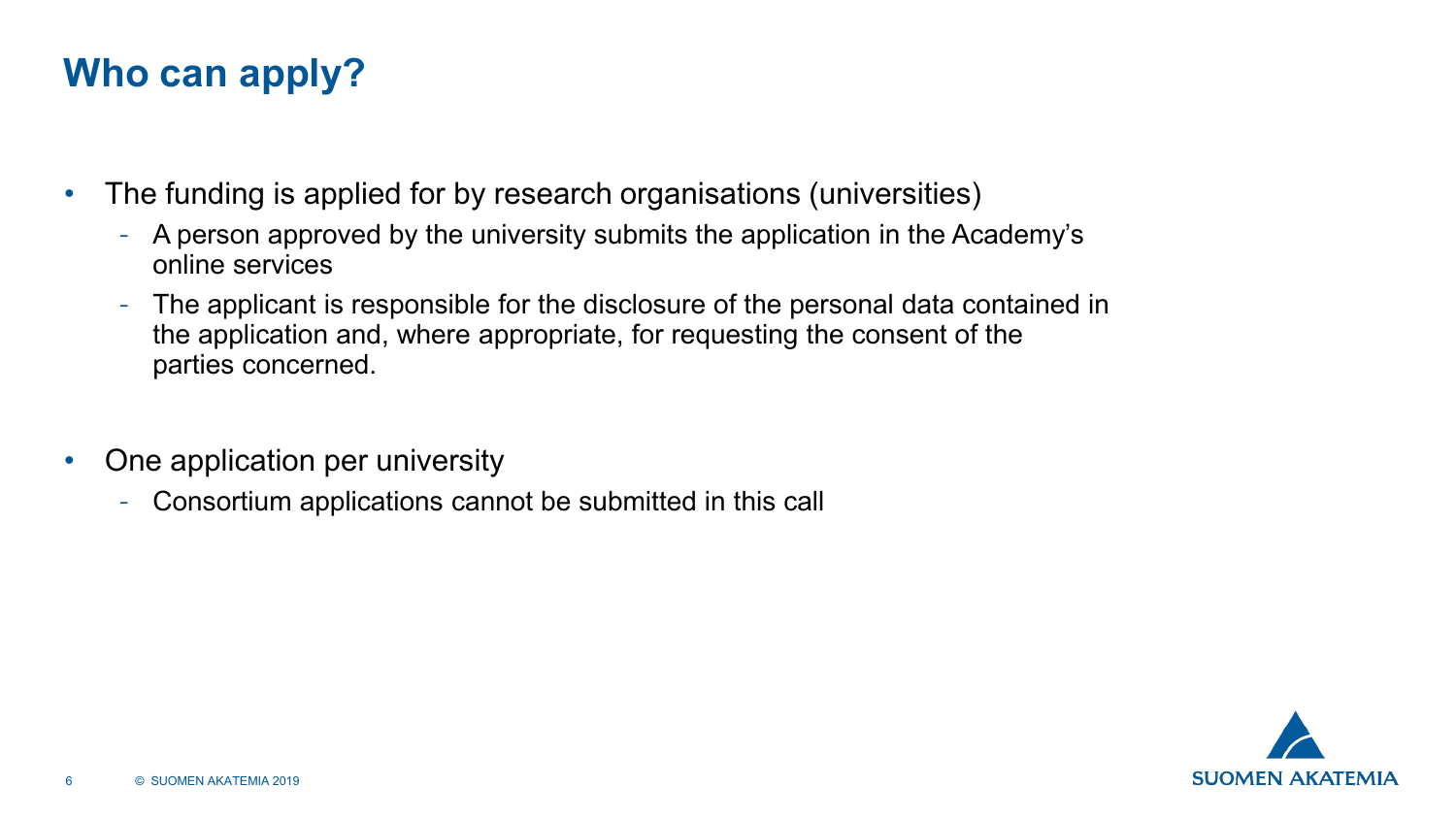# **Funding to be applied for and funding period**

- Academy prepared to provide total of €100m in funding
	- Parliament has allocated €50m to the call in the 2022 budget
	- The funding for 2023 depends on Parliament's decision to allocate the necessary funds to it in the 2023 budget
- Earliest possible start of funding period 1 Jan 2023; ends no later than 31 Dec 2028
- The call is implemented following the full cost model.
	- The Academy's funding contribution is 100%
- The funding is granted to support the profiling measures specified in the action plan included in the application.
- The Academy will not make advance payments on the funding.
- Funding for an initiated Profi area or measure may be continued by another Profi funding decision.

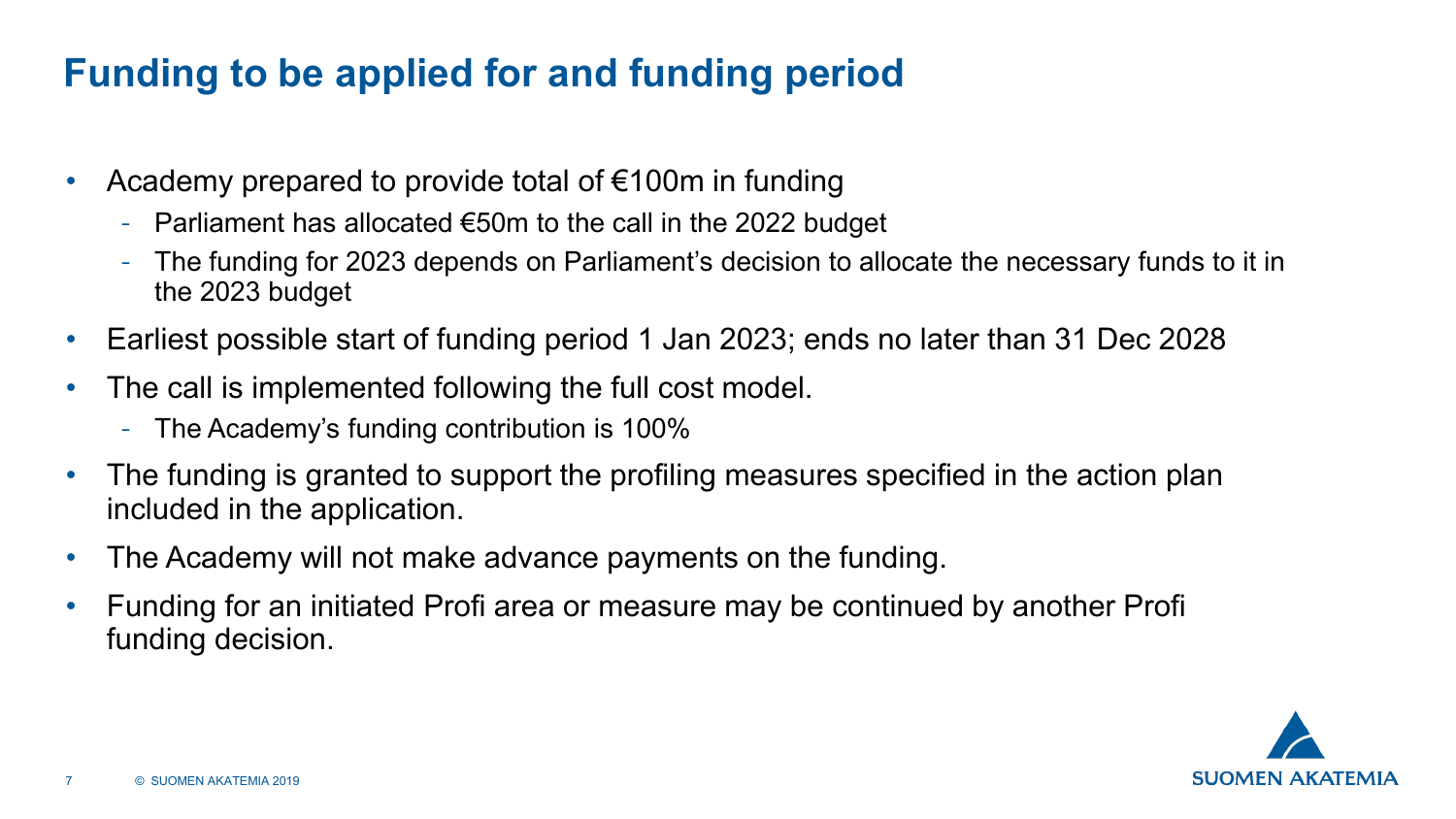# **Funding – annual instalments in the application**

- In its budget proposal, the Academy will provide the Ministry with an estimate of how the Profi funding is likely to be distributed in the government budget to the appropriations of different years.
	- 10% in 2023, 20% in 2024, 20% in 2025, 20% in 2026, 20% in 2027 and 10% in 2028
- We recommend the above distribution

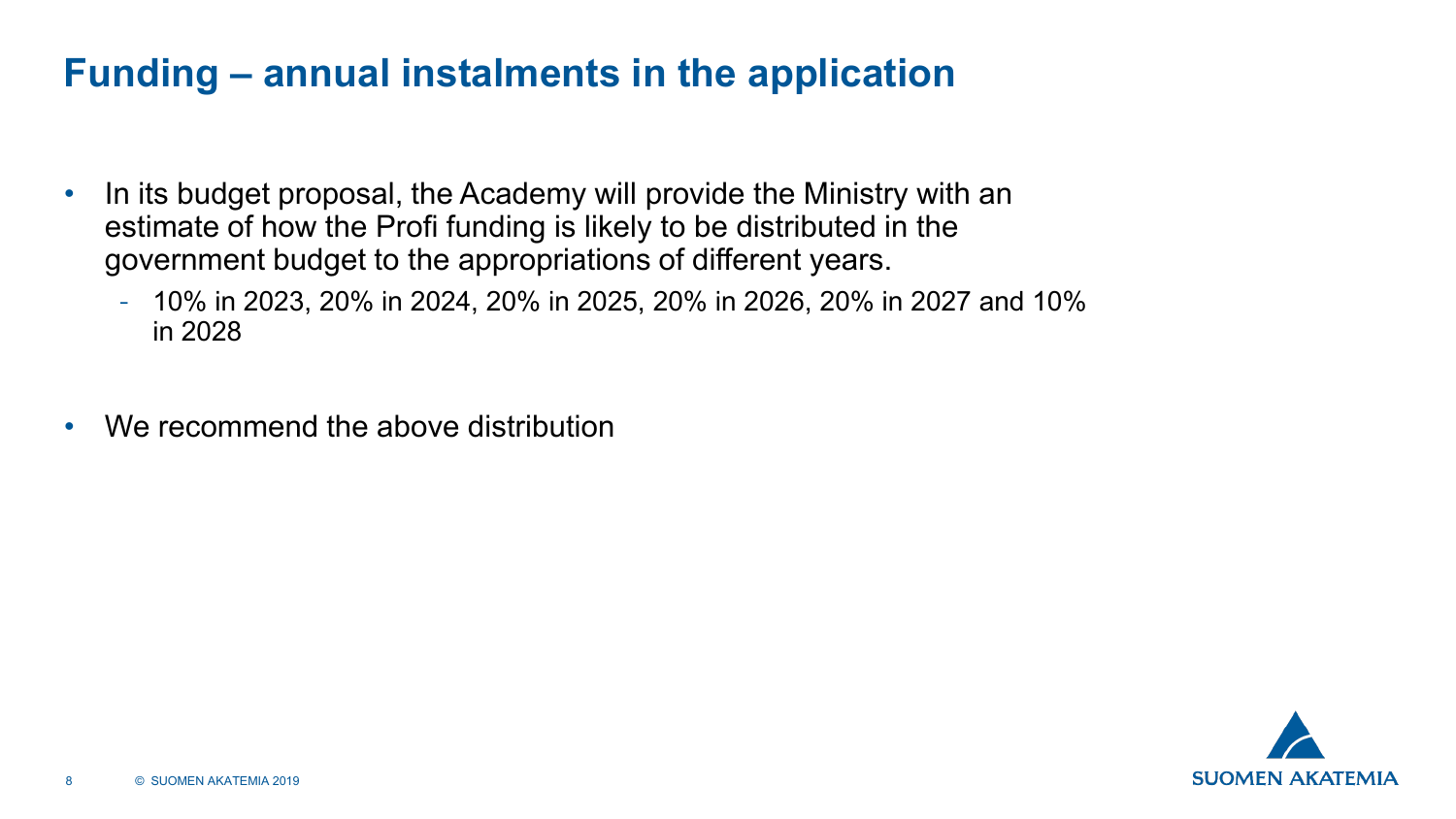# **Overlaps in funding periods**

| <b>FUNDING PERIODS</b> |      |      |      |      |      |      |      |      |      |  |
|------------------------|------|------|------|------|------|------|------|------|------|--|
|                        | 2022 | 2023 | 2024 | 2025 | 2026 | 2027 | 2028 | 2029 | 2030 |  |
| <b>Call 2017</b>       |      |      |      |      |      |      |      |      |      |  |
| <b>Call 2018</b>       |      |      |      |      |      |      |      |      |      |  |
| <b>Call 2020</b>       |      |      |      |      |      |      |      |      |      |  |
| <b>Call 2022</b>       |      |      |      |      |      |      |      |      |      |  |
| <b>Call 2024</b>       |      |      |      |      |      |      |      |      |      |  |

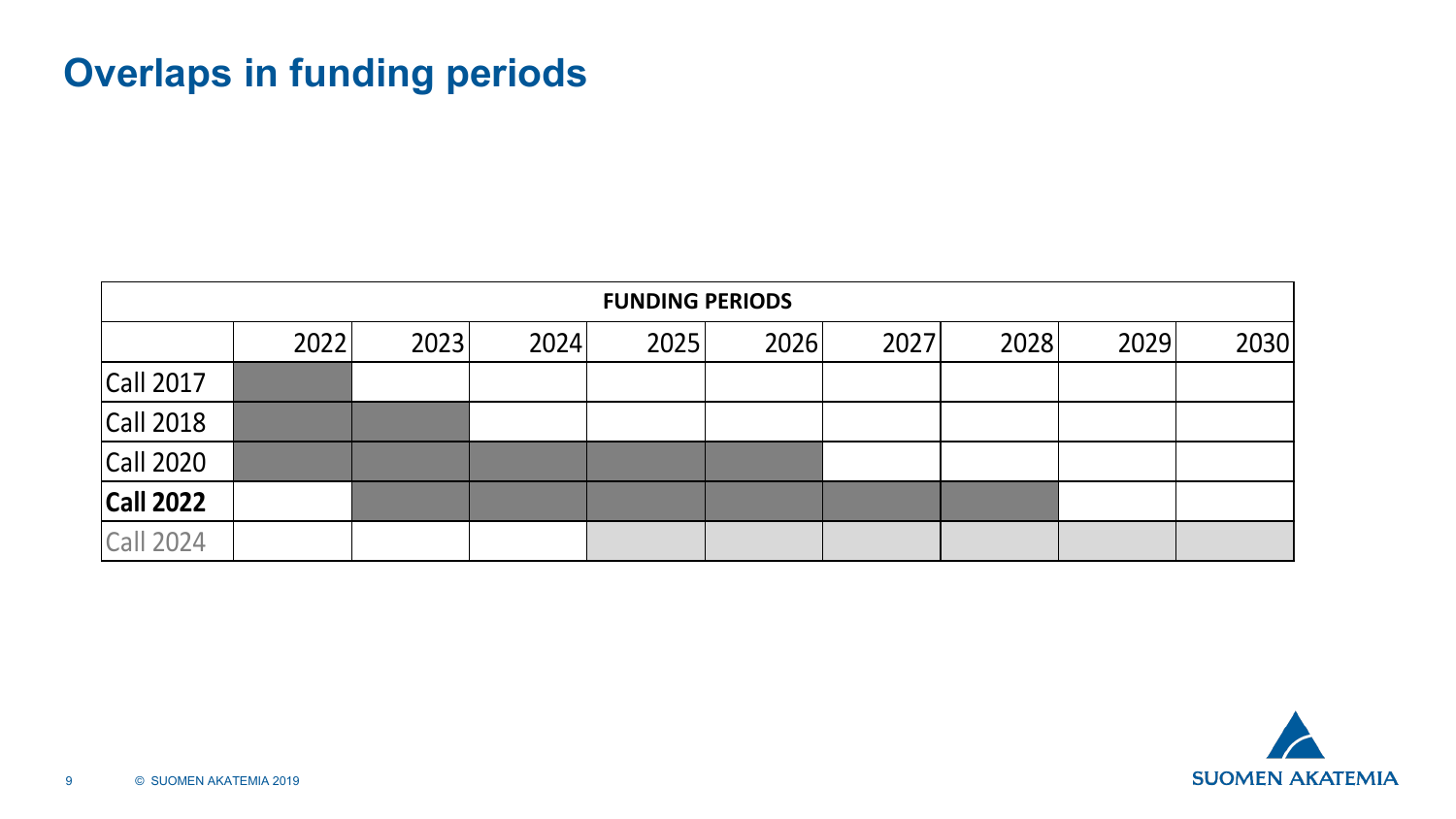# **Submission and publicity**

- Applications can be drafted and submitted starting on 6 April 2022. The deadline is 27 April 2022.
- Applicants can practice drafting the application in a test call, which is open from 11 March to 5 April.
	- Anyone with an account in the Academy's online services can use the test call
- The aim is to check, correct and supplement the applications by 6 May.

• The application becomes a public document after the funding decision has been made.

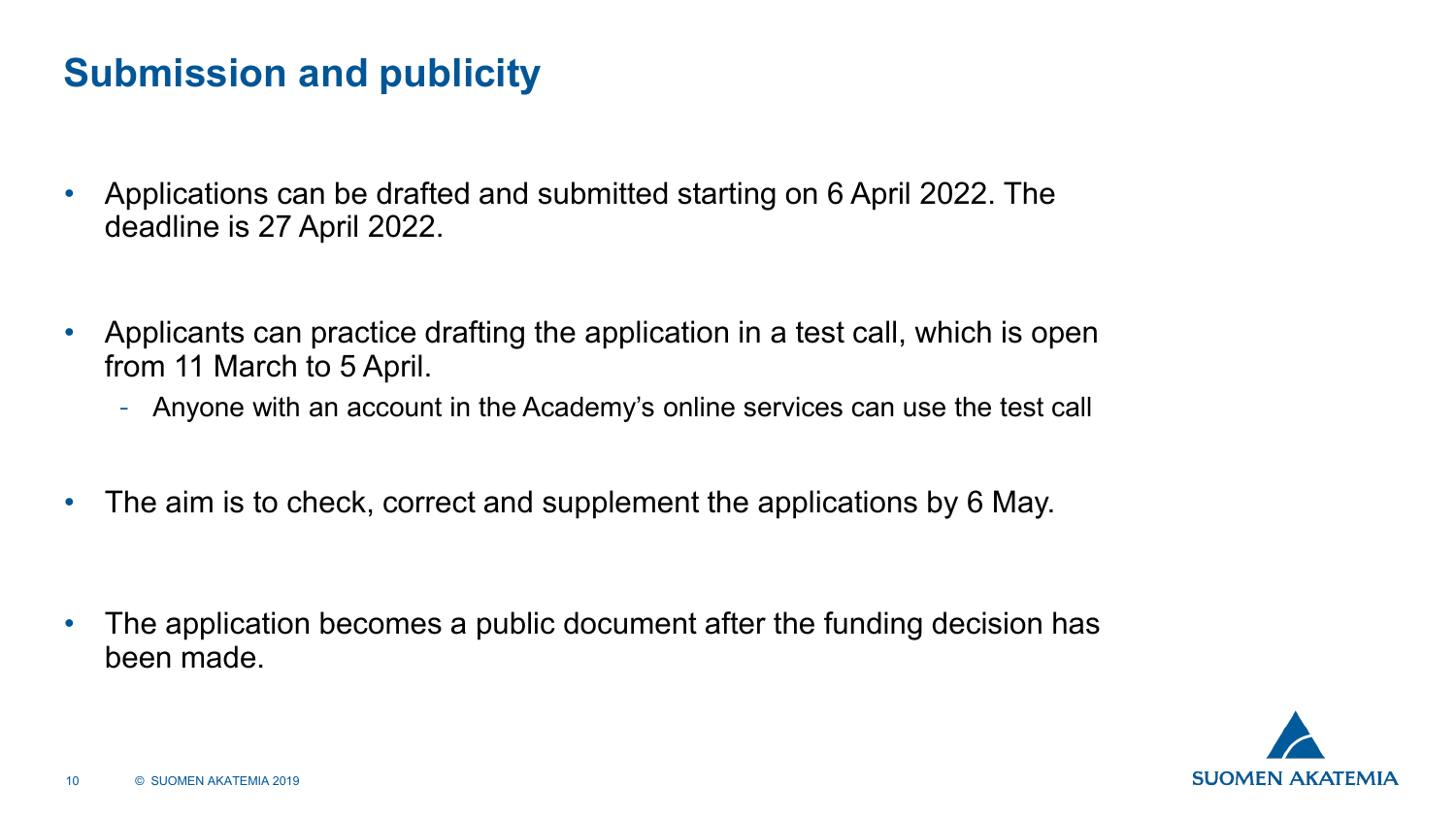# **Parts of the application (in the online services)**

- Personal details
- Site of research
- Funding for the project
- Summary
	- max. 2,500 characters
- Action plan of up to 30 pages, depending on the number of profiling areas
	- **Max. 5 pages for description of strategy**

**NB! This is new!**

- **Max. 5 pages for each profiling area**
- Source Sans Pro 12 pt, line spacing 1.15 and marginals 20 mm
- Authorisation
- Submit application

#### Edit 1.2.2022:

- **Max. 5 pages for description of strategy**
- **Max. 6 pages for each profiling area**

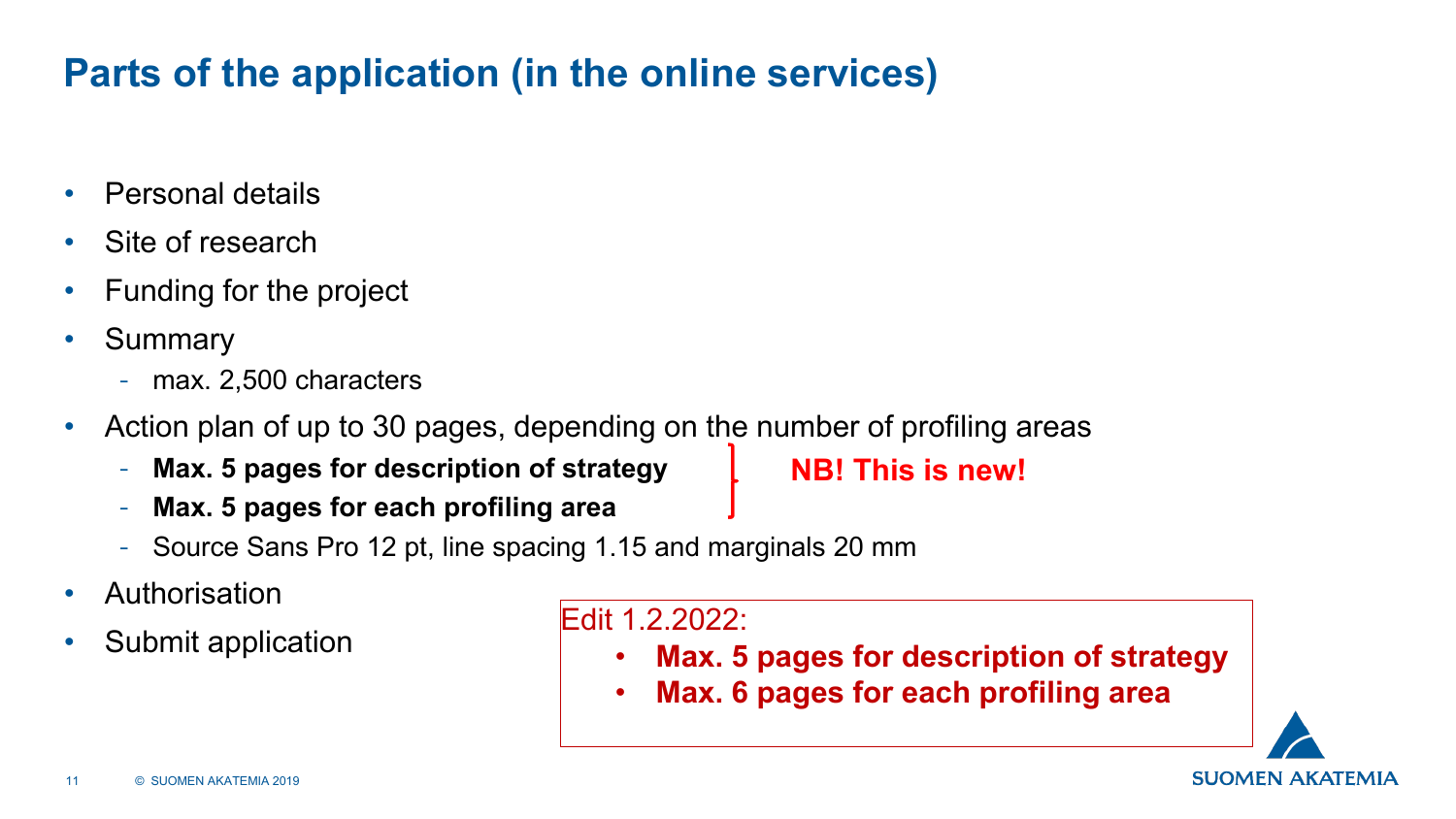# **Summary (2,500 characters)**

- Executive summary of the application
- Estimate of funding for the profiling areas:

|                       | Table. Estimate of funding for the profiling areas.                               |                                  |                                            |                                                |                               |
|-----------------------|-----------------------------------------------------------------------------------|----------------------------------|--------------------------------------------|------------------------------------------------|-------------------------------|
|                       |                                                                                   |                                  |                                            |                                                |                               |
|                       |                                                                                   |                                  |                                            |                                                |                               |
| <b>Profiling area</b> | Received in PROFI5*<br>2019-2023                                                  | Received in PROFI6*<br>2021-2026 | <b>Applying for in PROFI7</b><br>2023-2028 | University's own**<br><b>funding 2023-2028</b> | Other funding***<br>2023-2028 |
|                       |                                                                                   |                                  |                                            |                                                |                               |
|                       |                                                                                   |                                  |                                            |                                                |                               |
|                       |                                                                                   |                                  |                                            |                                                |                               |
|                       |                                                                                   |                                  |                                            |                                                |                               |
|                       | *Previous PROFI funding from the Academy of Finland, relevant to this application |                                  |                                            |                                                |                               |
|                       | ** University's own funding = core funding and own funds                          |                                  |                                            |                                                |                               |
|                       | *** Other funding = external funding except for PROFI funding                     |                                  |                                            |                                                |                               |

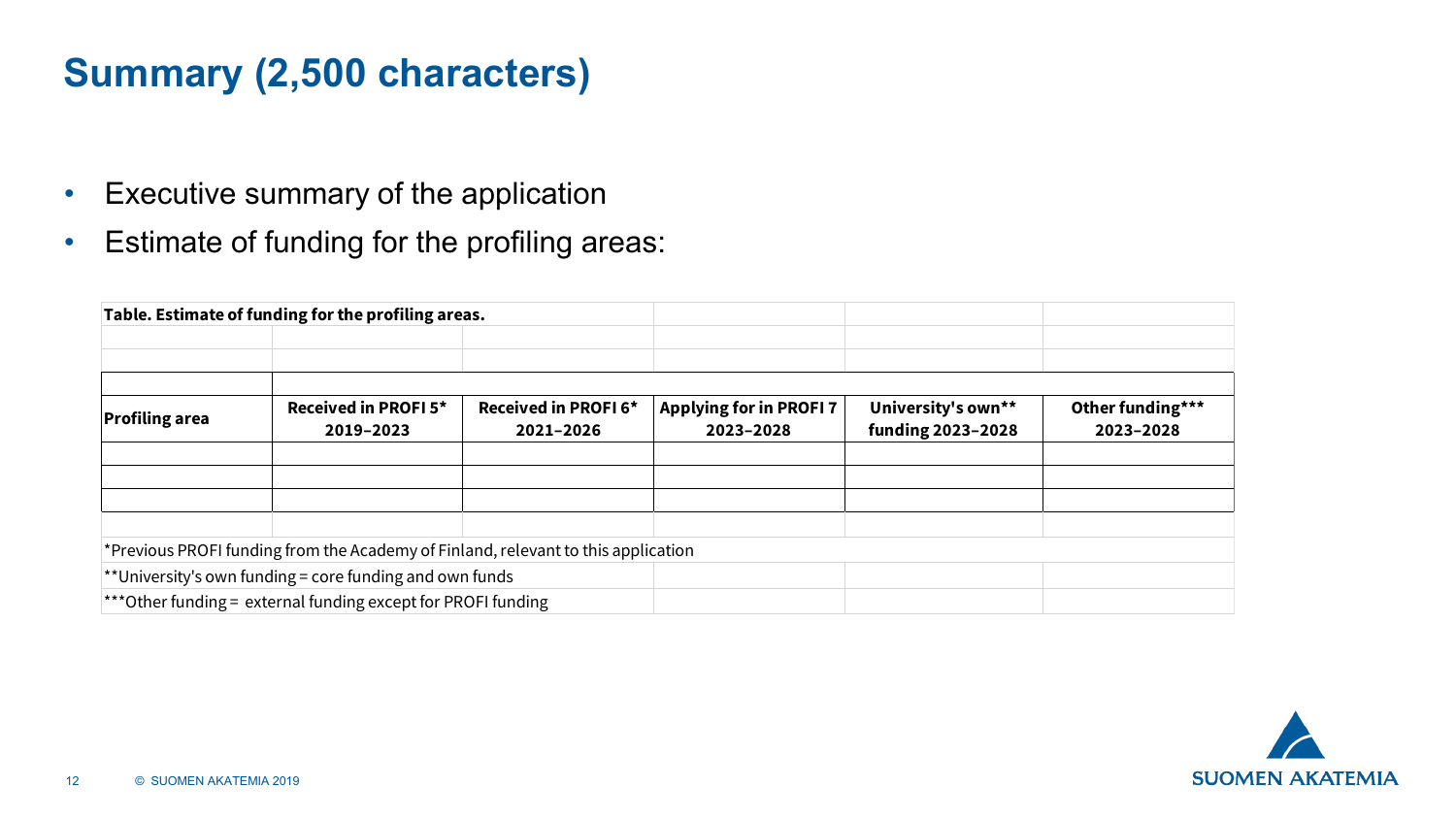#### **Descriptions of profiling areas, slides 14–17**

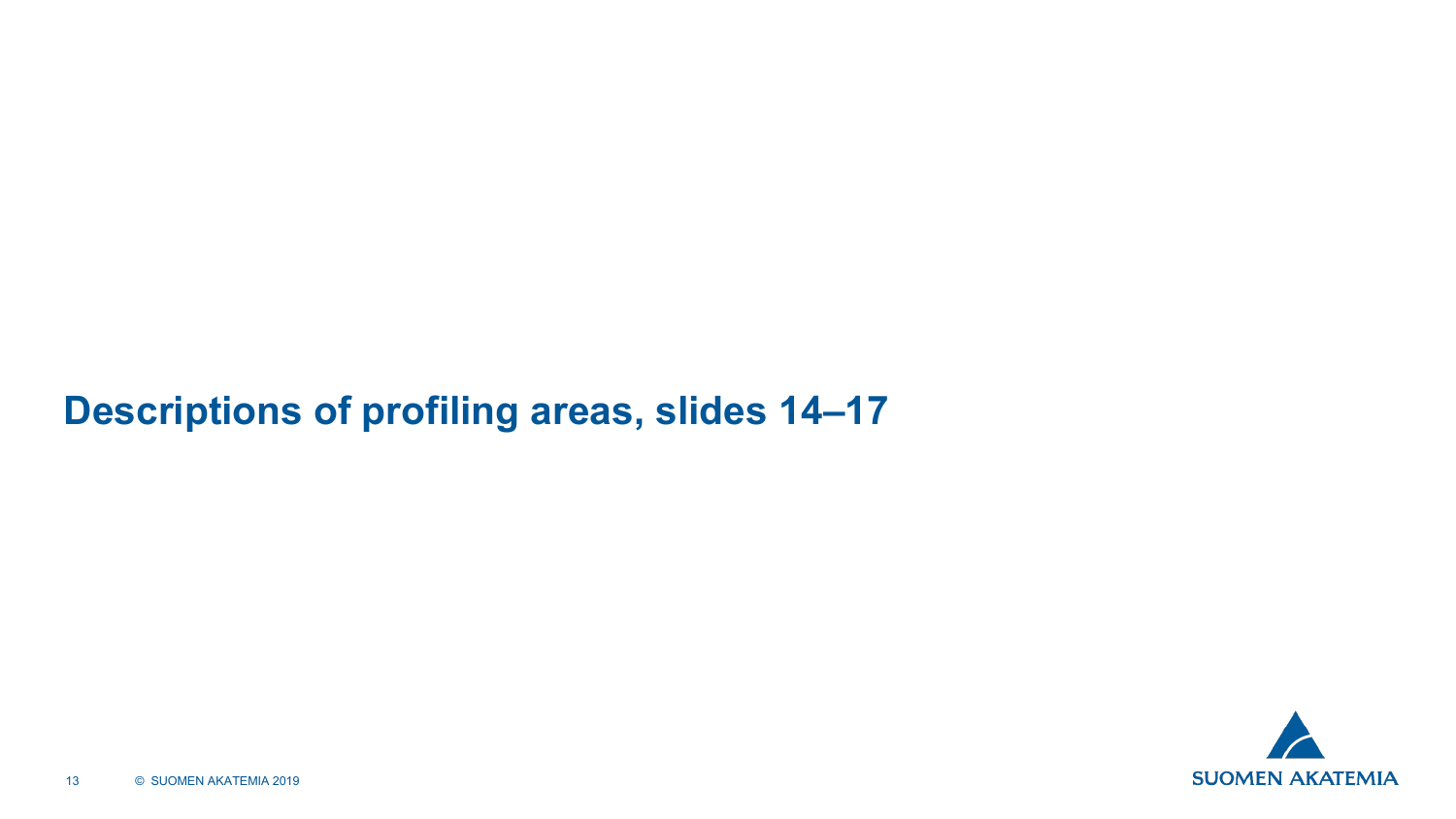# **Justification for selection as a strategic profiling area**

- On what grounds has the area been selected as a strategic profiling area and how is it linked to the university's strategy?
- How is the area associated with the university's other profiling areas?

#### **Measures, resources, schedule, follow-up, risk management**

- Description of the profiling measures and justification for the amount of funding being sought.
- A short description of how the university will monitor the increase in research quality as well as the progress and impact of the profiling measures
- Description of the implementation risks and risk management

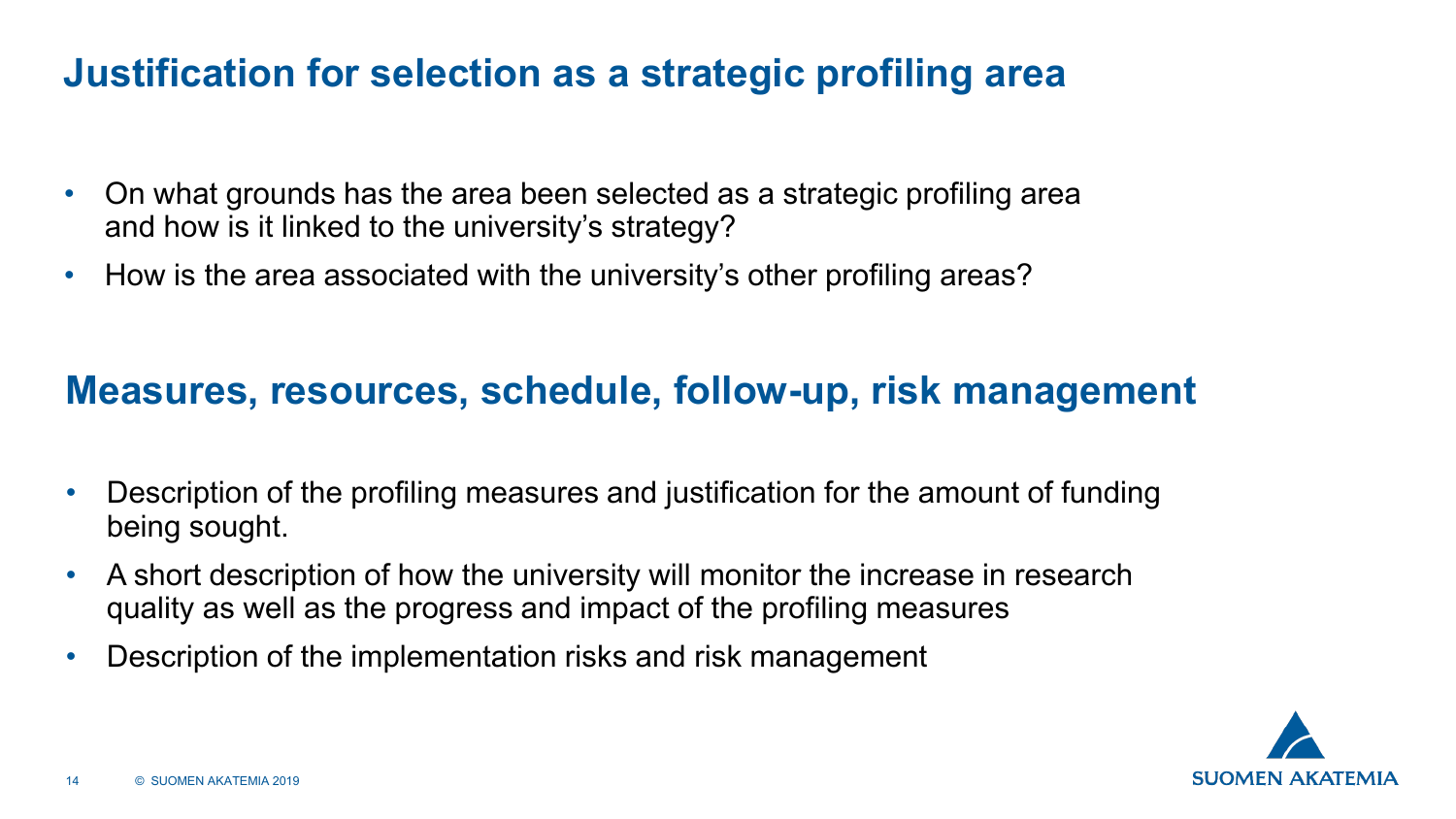## **Level of research**

- What is the current international level of research in the profiling area at the university?
- Current strengths
- Core expertise of key personnel in the profiling area
- What is the aspired international level of research in the profiling area?
- Compared to the premise, how significant will the change be?
- How will the university ensure a sufficient level of research renewal?

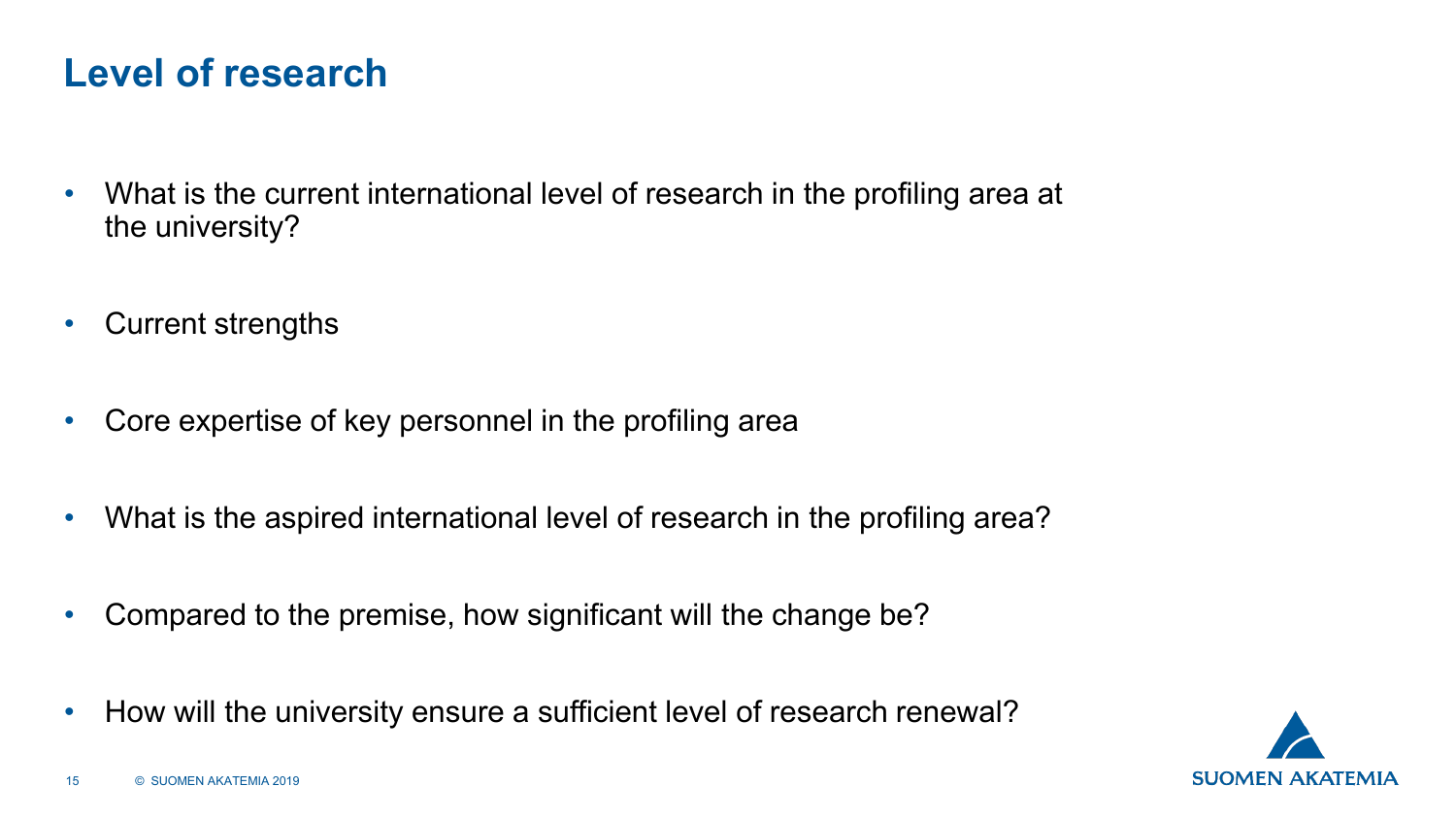## **National and international collaboration**

- Research environment including national and international collaboration
- Reasons for and research-related added value of existing and planned national and international strategic collaborations in the profiling area.
- As part of the added value and justifications, describe the division of labour formed or to be formed through the cooperation
	- You need not describe the division of labour generally at national level

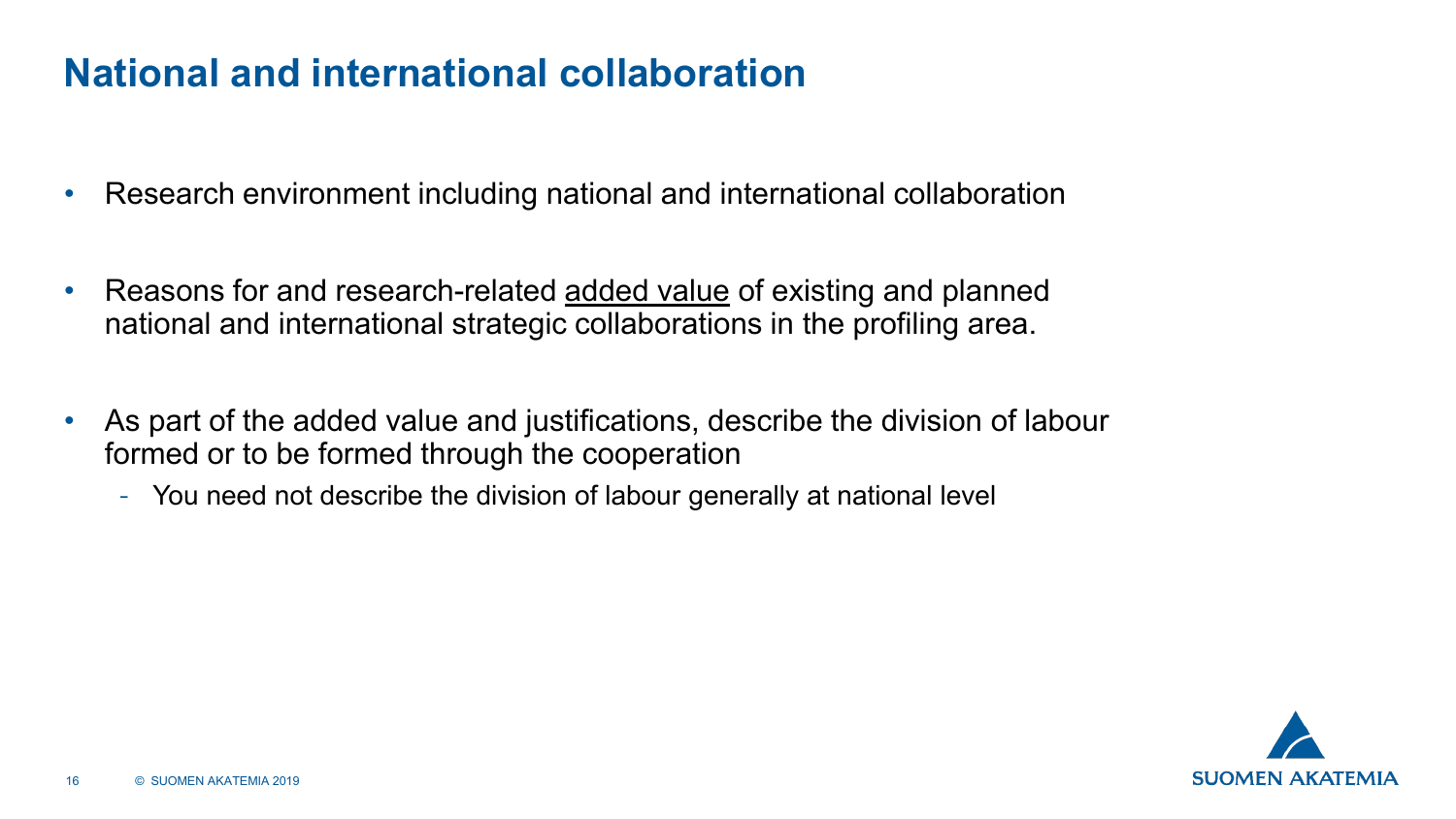#### **Societal impact**

• What is the relevance and significance of the measures as regards promoting knowledge transfer, competence-based growth and other needs in society?

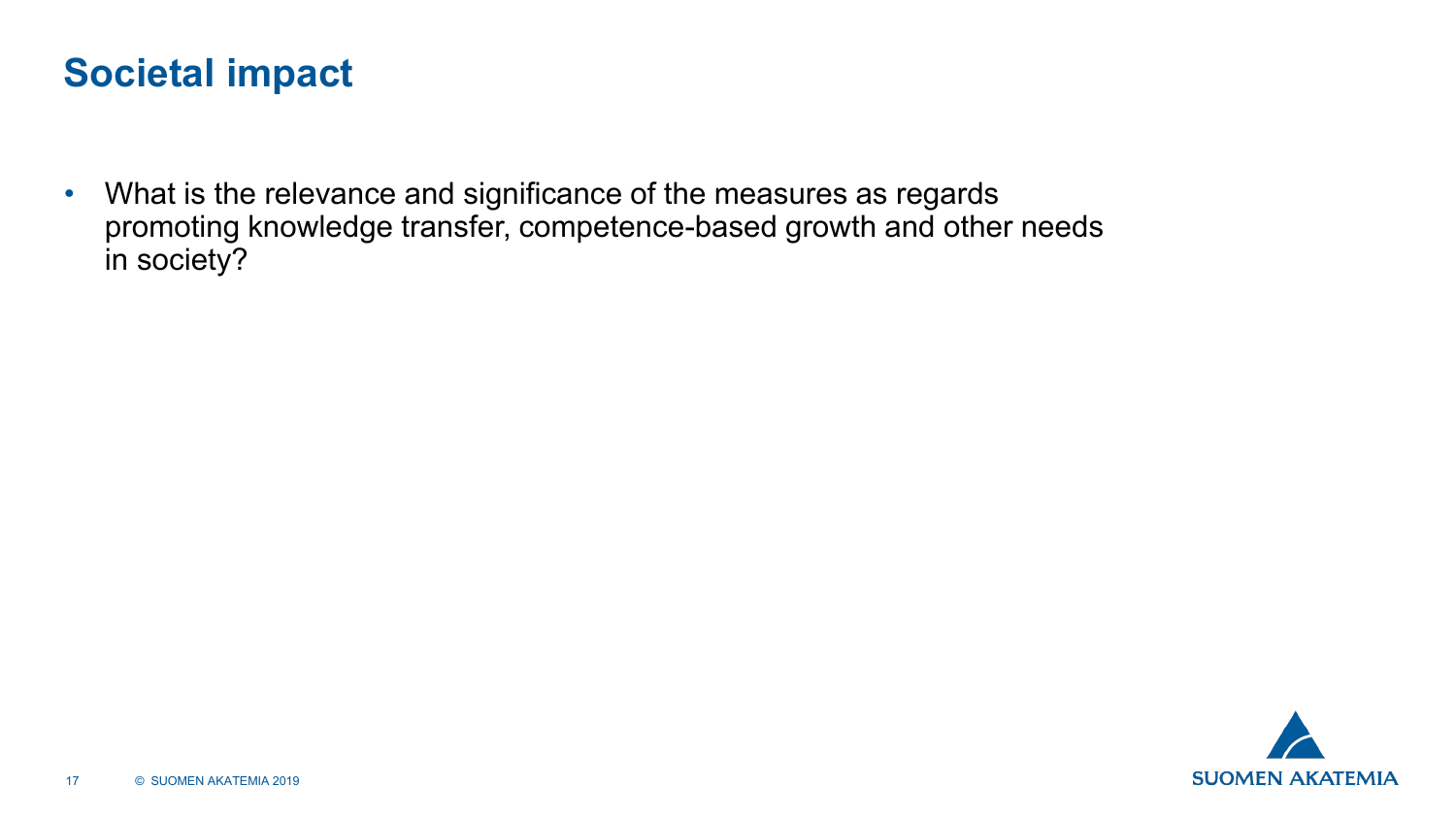## **Authorisation**

- You can authorise another person to edit or view your application.
- Start the authorisation by entering the person's name in the field.
- The person must have an account in the Academy's online services (SARA).
- You cannot authorise more than one person at a time to edit a field in your application, and you cannot edit that same field while the authorisation is active.
- Do not authorise yourself.
- Technical instructions on the authorisation process: How-to guides for the online services.

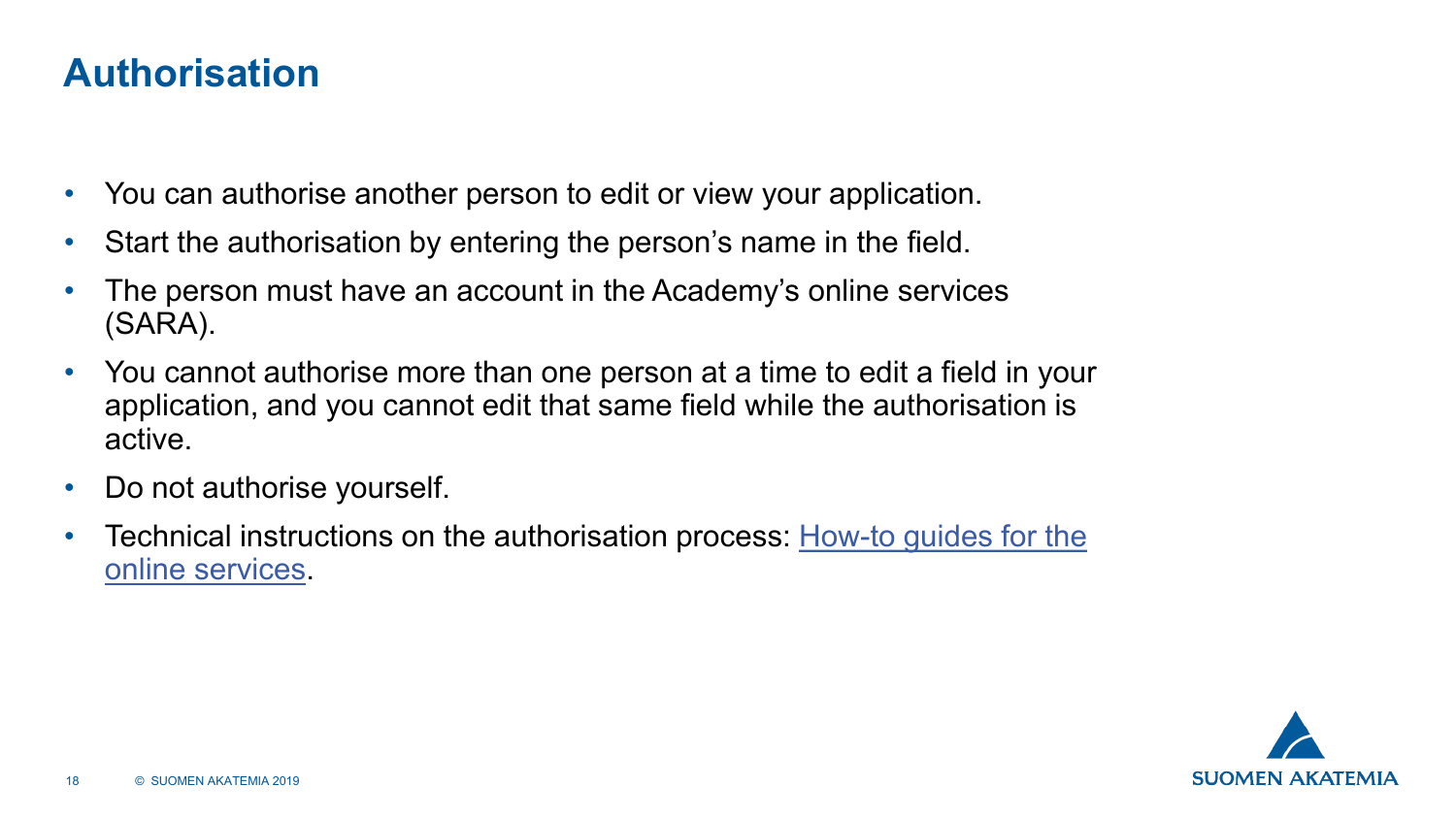# **Review – panel of experts**

- Composed of international experts
- Focused on the action plan's
	- significance, especially in terms of implementing the university's strategy
	- concreteness, e.g. how objectives will be reached, schedules, resources
	- realistic measures, also as regards raising the standard of science
- The review form helps in drafting the application
- Panel meeting + interviews with university management/representatives in June
- The panel
	- prepares a review report
	- gives an overall rating + a rating for each profiling area to support the university's decision-making
	- ranks the applications
- The review report is based on
	- the application and the interview

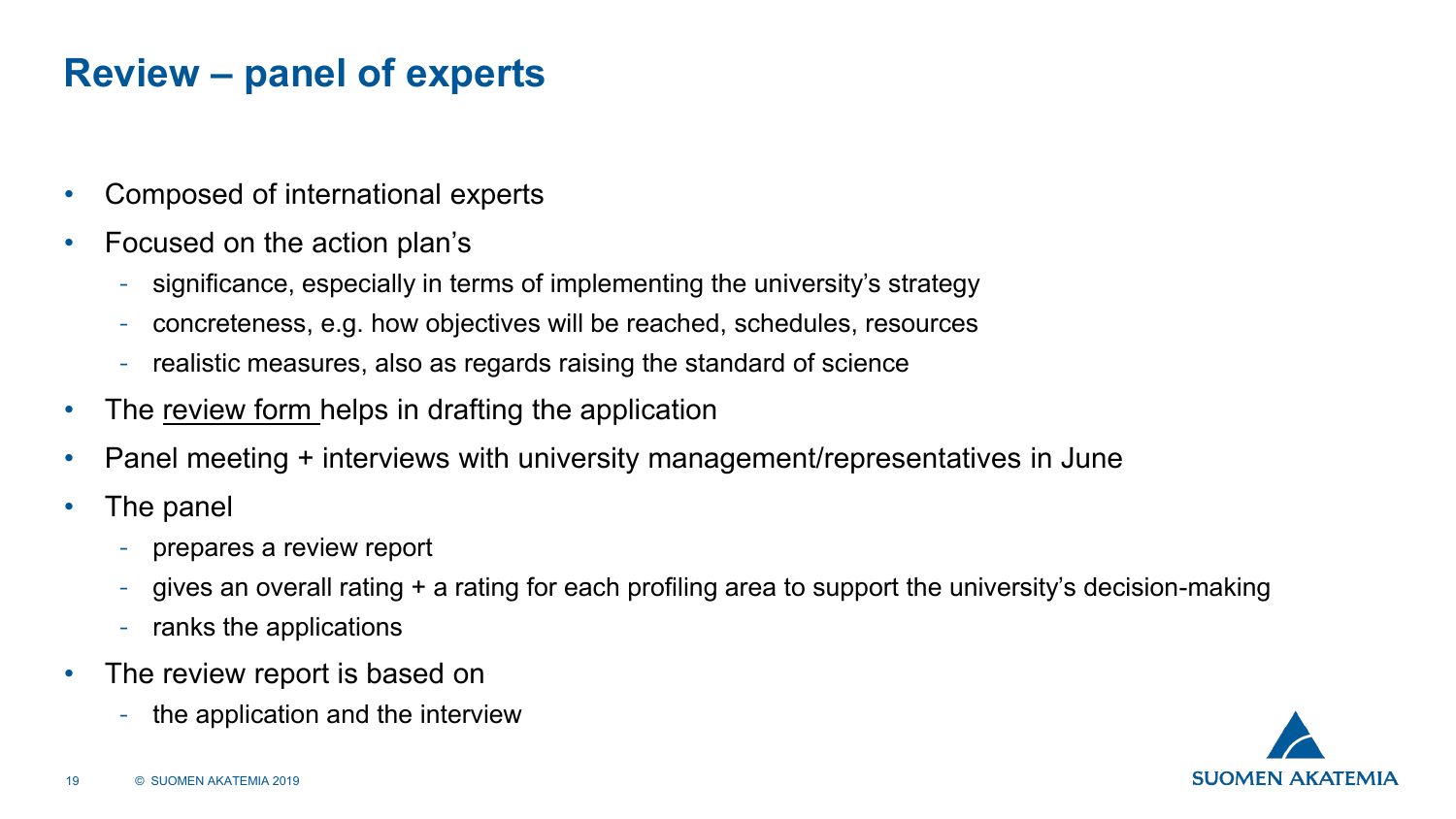#### **Review – rebuttal**

- The universities are given opportunity to comment on the panels' review
	- They can point out factual errors or misunderstandings
	- The idea is not to write a statement of defence
	- No more than 2 pages
	- The comments are public information
- Rebuttal period 20–30 June

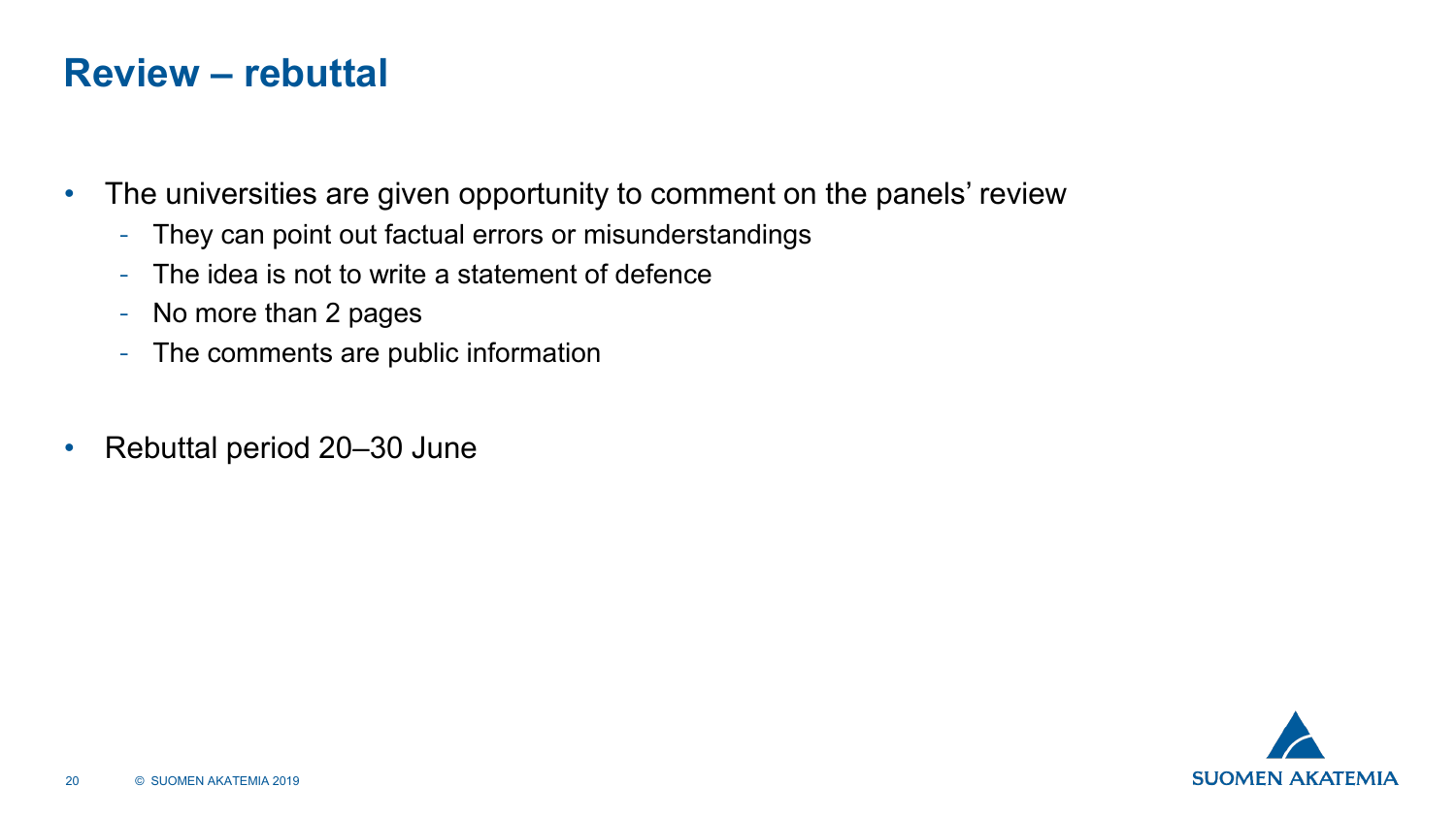# **Funding decisions**

- The funding decisions are made by the Academy's General Subcommittee (appointed by the Board)
- The Subcommittee has access to:
	- the applications
	- the panel review reports and the comments on them (rebuttal)
	- final reports on previous Profi rounds + interim reports from March 2022
- The Subcommittee's decisions is based on:
	- peer review
- The Subcommittee also considers:
	- the relationship between the funding applied for and the planned actions and the university's overall research funding
	- the universities' reports on the progress of previous measures
- Decisions due in December 2022 and January 2023
- Decisions communicated in January 2023 after all decisions have been made

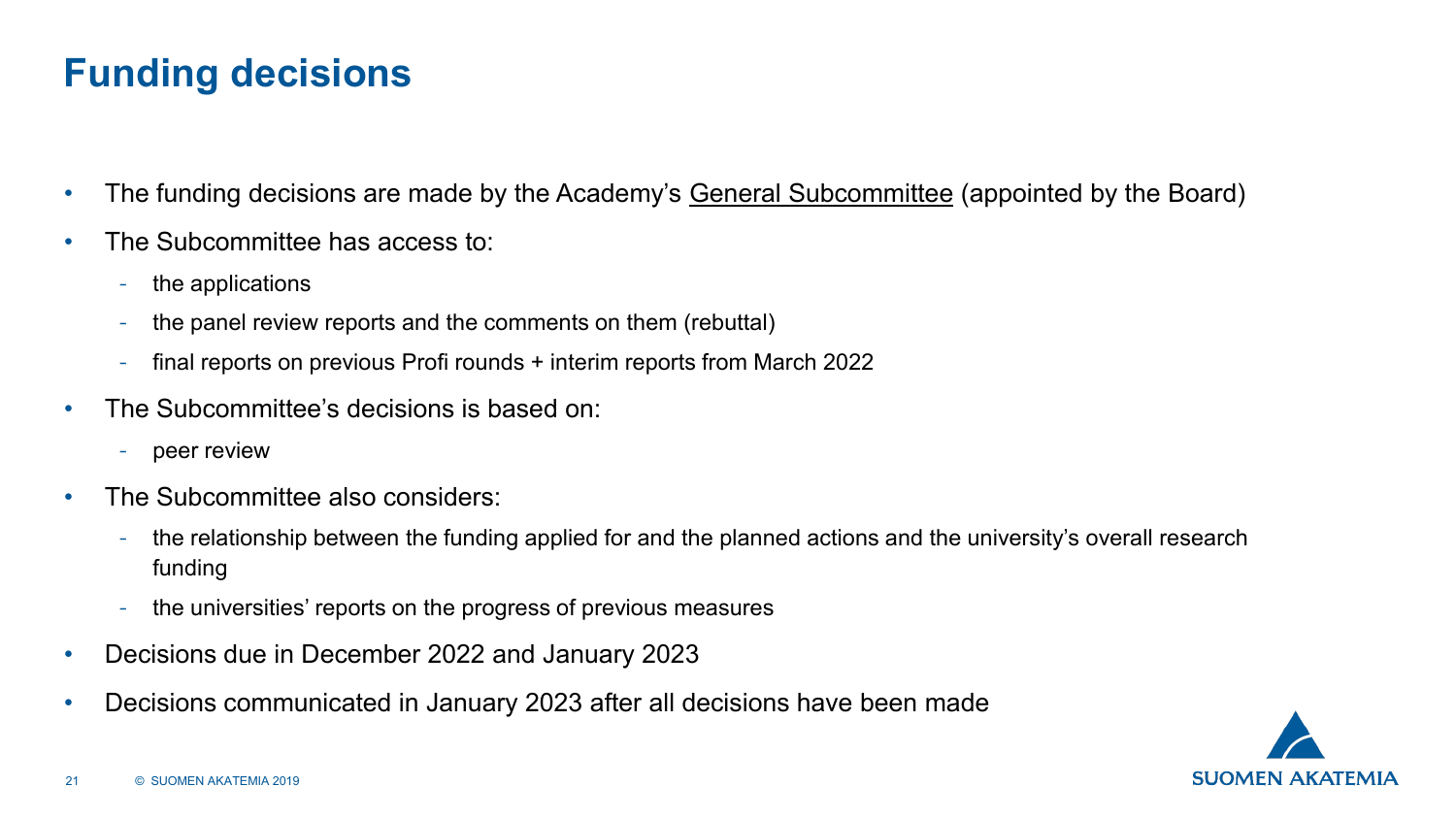#### **Decision schedule**

- €50m of 2022 budget authority decided in December 2022
- €50m of 2023 budget authority decided in January 2023
	- The funding for 2023 depends on Parliament's decision to allocate the necessary funds to it in the 2023 budget
- Same funding period for both sets of decisions (earliest start date 1 January 2023, ends no later than 31 December 2028)
- Decisions communicated in January 2023 after all decisions have been made

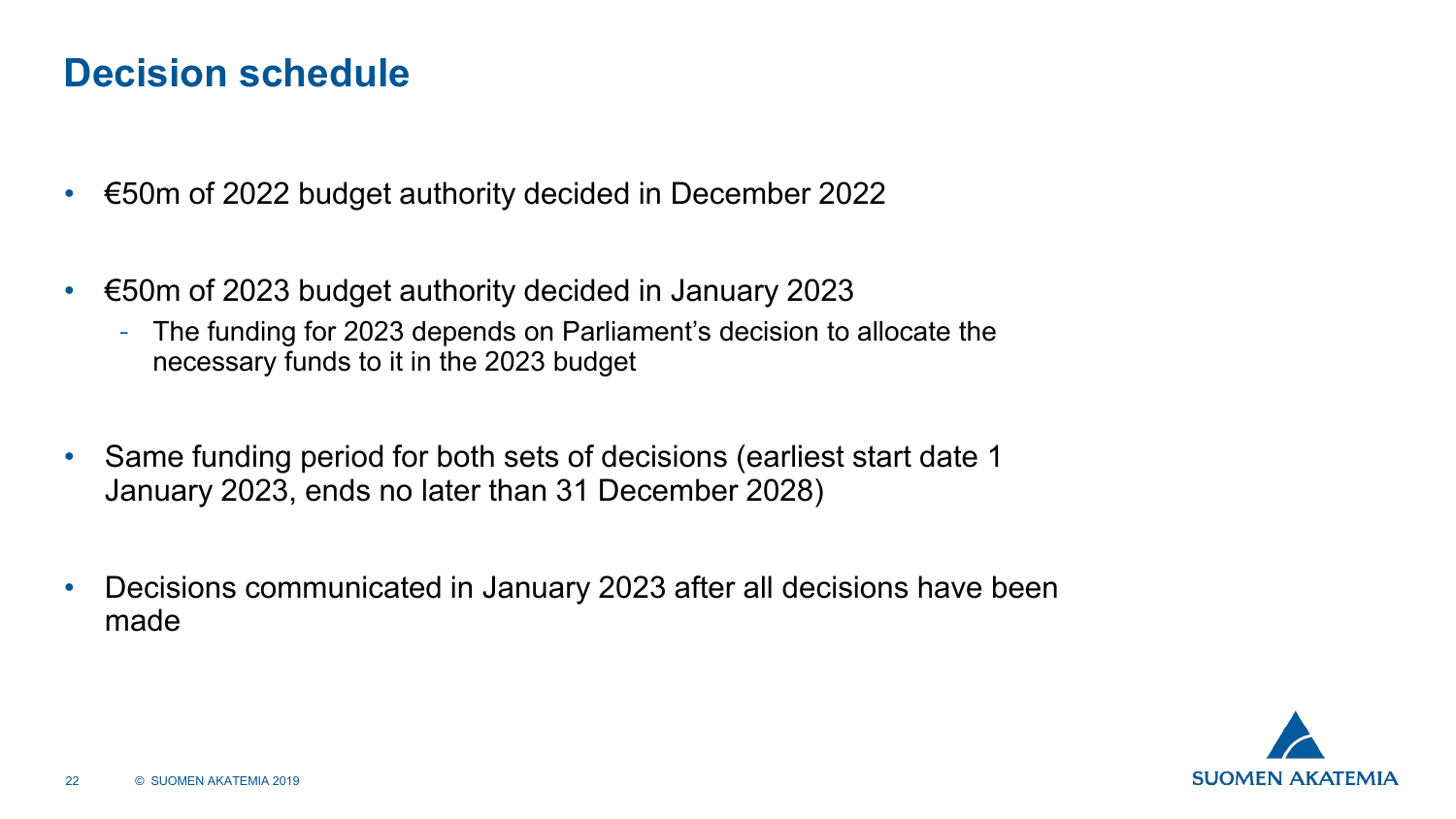#### **Call documents, next steps**

- Materials from Profi 7 call info session (18 Jan 2022) will be posted on the Academy's website after the session
- Help us ensure the smooth flow of information on the call:
	- Please make sure that we have your university's **Profi contact person's name and contact details** (telephone number, email address) → [profi@aka.fi](mailto:profi@aka.fi)